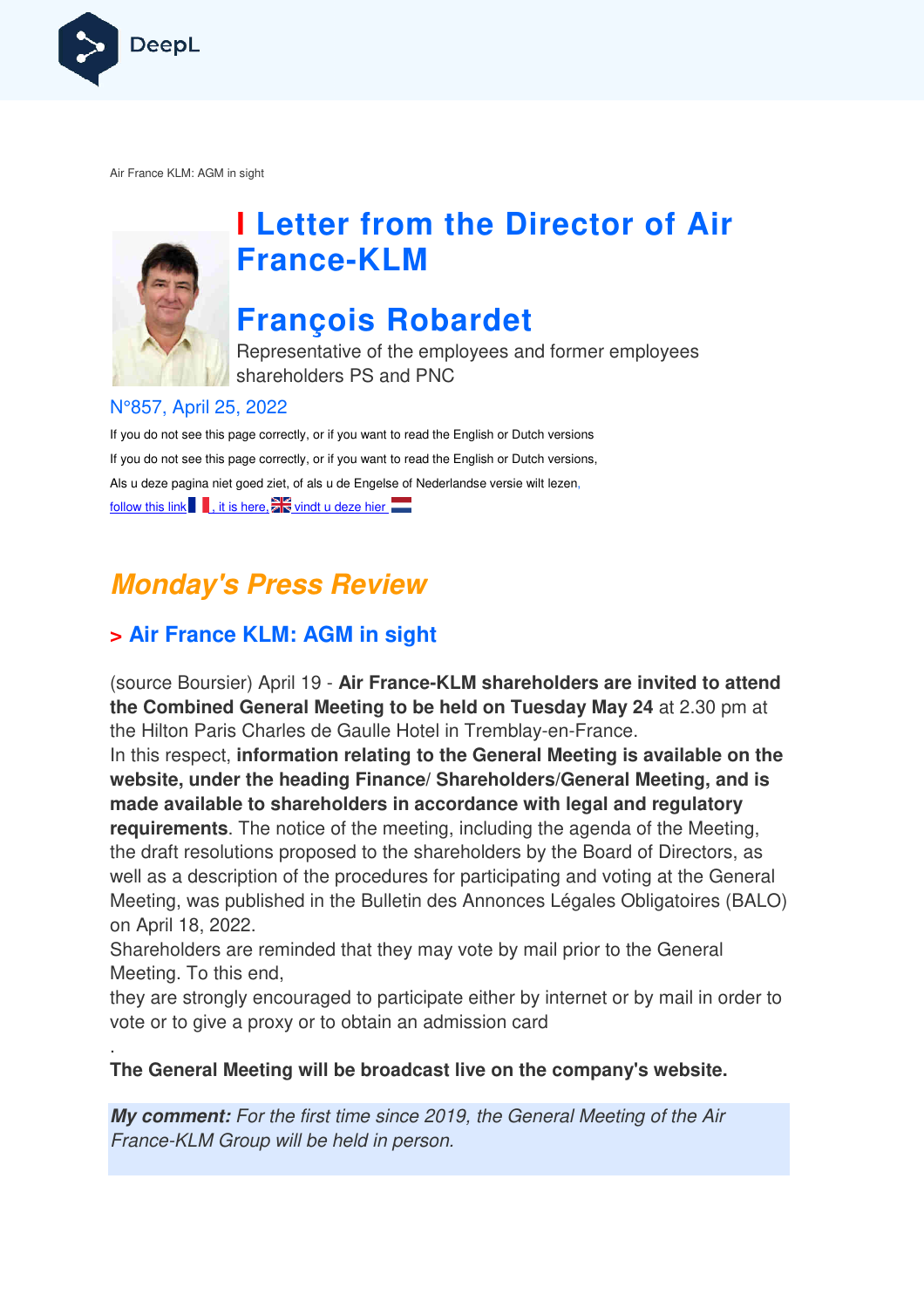I will come back to you with a special flash presenting the resolutions to be voted on. On this occasion, I will inform you of my voting intentions and I will propose to those of you who are shareholders of the Air France-KLM group to entrust me with your proxy.

## **> The future of Lelystad's "ghost airport" is uncertain: a solution remains to keep it open.**

(source AD, translated with Deepl) April 20 - Jan Willem Erisman: "An uncertain path".

Professor of Environment and Sustainability, Leiden **University** 

**If Lelystad airport wants to open quickly, the only way to do it is to buy up a lot of farmland. You could then get a nature permit with the freed up nitrogen space.** But that's a very uncertain path. External compensation, as it is called, is under considerable pressure. The judges have recently indicated that they are not in favor of it.

(...)

Buying up livestock operations just to keep the licensing process going is not the way to go, in my view. It **would be much better if the government would develop a long-term plan to solve the nitrogen problem in the Netherlands. Our country has to reduce its CO2 emissions by 50% by 2030. Measures must be taken to achieve this now**.

If the judges see that the government is doing everything possible to solve the nitrogen problem, there will automatically be more room to grant a nature permit to projects like Lelystad Airport."

Johan Vollenbroek: "An impossible exercise."

Nitrogen expert and chairman of the environmental club Mobilisation for the Environment (MOB)

 $\left( \ldots \right)$ 

No, **the nature permit for Lelystad airport is totally unrealistic. Let them take their losses. Maybe they can build a nice go-kart track for electric gokarts**."(...

)

Valentijn Wösten: "I don't give them much of a chance".

Environmental lawyer and advocate for various

environmental

clubs

**Schiphol itself does not have a nature use permit and an enforcement action is pending against the airport. And before she has her own papers in order, she has the unprecedented audacity to apply for one for Lelystad airport**. We are dealing with a party whose credibility has already disappeared behind the horizon.

 $\left( \ldots \right)$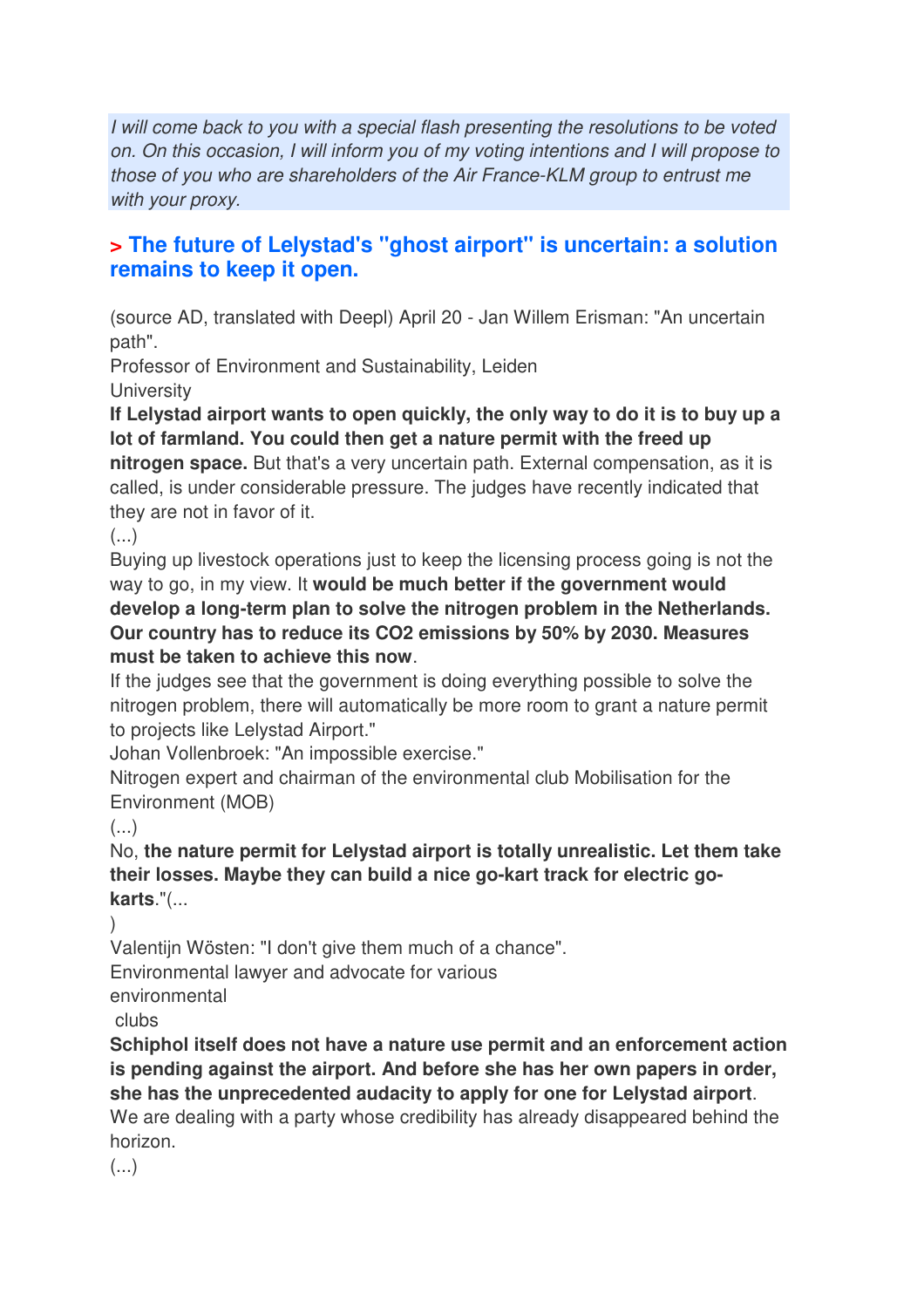**We have a crazy ecological problem in the Netherlands, which the government has reduced to a nitrogen calculation**. You would like the government to get serious about solving the nitrogen problem in this country. It is not happening now, and in this context I can't help but wonder what is going on behind the scenes to finally get Lelystad airport open. I don't give them much of a chance, but never say never.

**My comment:** Why keep hoping for the opening of the new airport in Lelystad when the decision has been postponed many times?

Schiphol airport will be full by 2019. The airport has an annual capacity of 500,000 movements. It seems very difficult to increase this threshold without increasing the nuisance for local residents.

Lelystad airport, if it opens, will have a maximum capacity of 25,000 take-offs and landings per year: in the first year, the average number of flights would be six per day, after which it would increase steadily.

### **> Complaints from the aviation sector about Schiphol fare increases are unfounded**

.

.

(source luchtvaartnieuws) April 21 - The ACM has declared the aviation sector's complaints about **Schiphol**'s fare increases unfounded. The airport **raised prices for users in April to compensate for the loss of revenue in recent years.**  The ACM received objections from **ten airlines** and three interest groups. They **say the 37 percent fare increase in three years is unreasonable** because the carriers have also had two financially difficult years and are still in the red

**According to the ACM, the rate increases are not unreasonable and Schiphol has set the rates in accordance with the law**. The first rate increase took effect April 1, 2022. "The allocation that Schiphol has used is in line with the cost orientation principle set out in the Aviation Act," the Consumer and Market Authority's opinion states

**The settlement of costs incurred by Schiphol with the airlines can work both ways, according to the CMA. Schiphol has to pay excess profits to the airlines if, for example, traffic and transport volumes are higher than expected,** but the reverse can also happen in case of setbacks. The CMA believes that this two-way settlement option should also be taken into account when determining the cost of capital that Schiphol is allowed to include in its charges.

"Schiphol must pass on windfalls in its charges, but this can also include setbacks. The real costs have been taken into account in the new tariffs, which also follows from the legal framework. Therefore,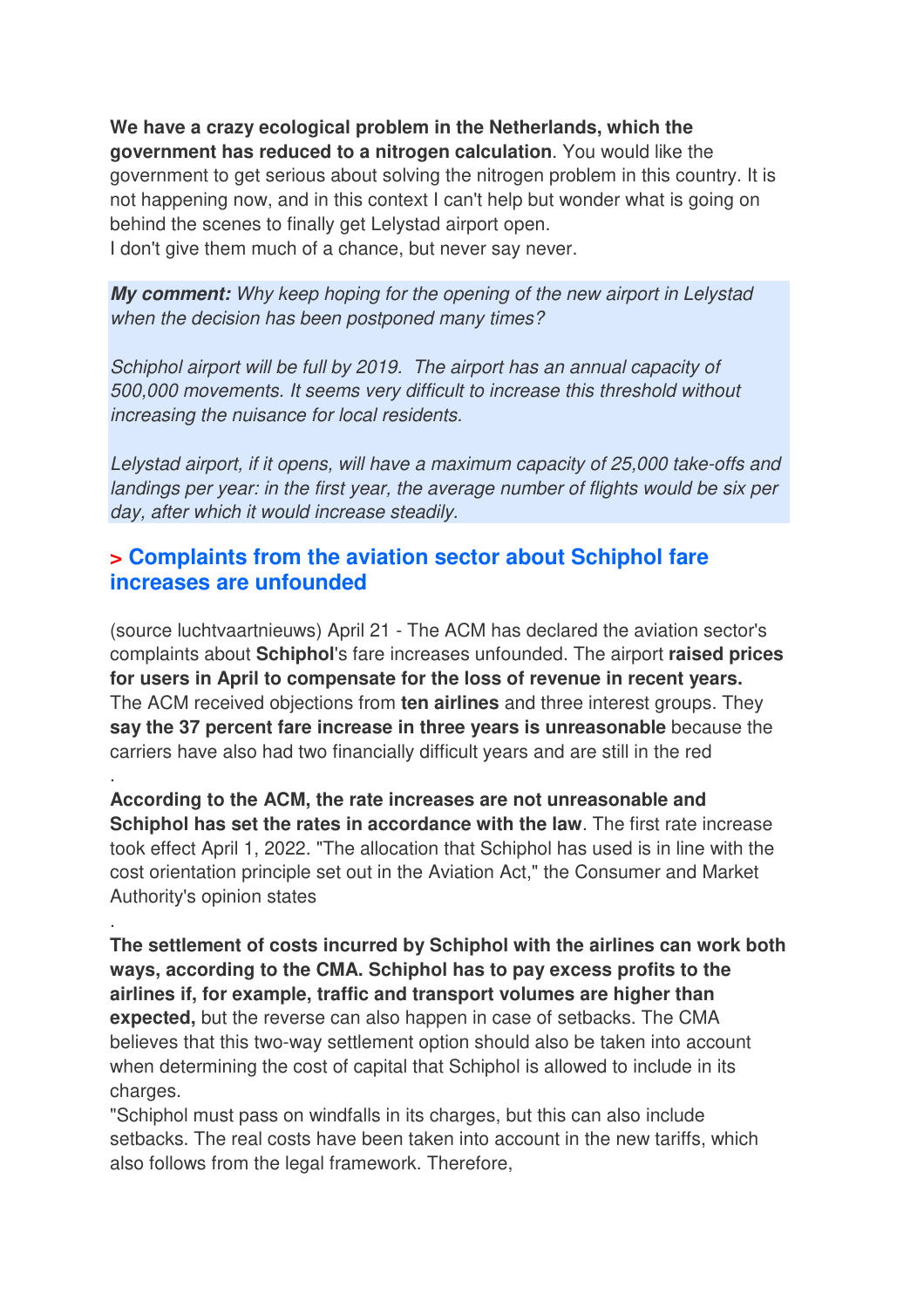the resulting fare increases are not unreasonable," says ACM board member Manon Leijten.

"The Covid19 losses were actually incurred, so if Schiphol were to bear these costs itself, they would ultimately be borne by the taxpayer because the Dutch state and the municipality of Amsterdam are Schiphol's major shareholders. The way Schiphol has now set its charges means that the inconvenience is passed on to the users of the airport," the judgment reads. (...)

**My comment:** The Netherlands has been committed for several years to the fight against global warming.

In addition to being reluctant to open a new airport (read the previous article), the Dutch government has announced as early as the end of 2018 the implementation of an environmental tax, which should impact KLM to the tune of 140 million euros per year.

Note that while in France we often talk about CO2 emissions, the Dutch rather talk about NOx (NO2 and NO3), without this fundamentally changing the issue: to reduce CO2 or NOx emissions, we need to reduce fossil fuel consumption.

## **> United Airlines soars, profit return in sight as demand booms**

(stock market source) April 21 - **United Airlines jumped more than 7% in afterhours trading on Wall Street last night, buoyed by unabashed optimism for the months ahead. The U.S. company expects to return to profit in the second quarter (and for the full year)** as it expects the boom in travel demand to generate the highest quarterly revenues in its history: "The demand environment is the strongest in my 30 years in the industry," said the carrier's CEO, Scott Kirby. For the three months ended June, management expects total revenue per available seat mile to be up 17% over the same period in 2019, resulting in an adjusted operating margin of 10%.

The company thus joins Delta in projecting a return to profitability even as the industry grapples with significantly higher fuel costs. **Strong consumer demand is nonetheless helping carriers cope with these soaring fuel prices,** which have risen 20% in the past month. United's first-quarter fuel bill was 20% higher than the previous quarter, and is expected to rise another 19% quarter-overquarter in the three months ending June. Unlike their European counterparts, U.S. airlines do not hedge against volatile oil prices. They generally seek to offset fuel increases with higher fares and by aggressively controlling capacity. At United, these are still expected to be 13% below 2019 second quarter levels. (...)

**My comment:** As soon as the United Airlines forecast was announced, the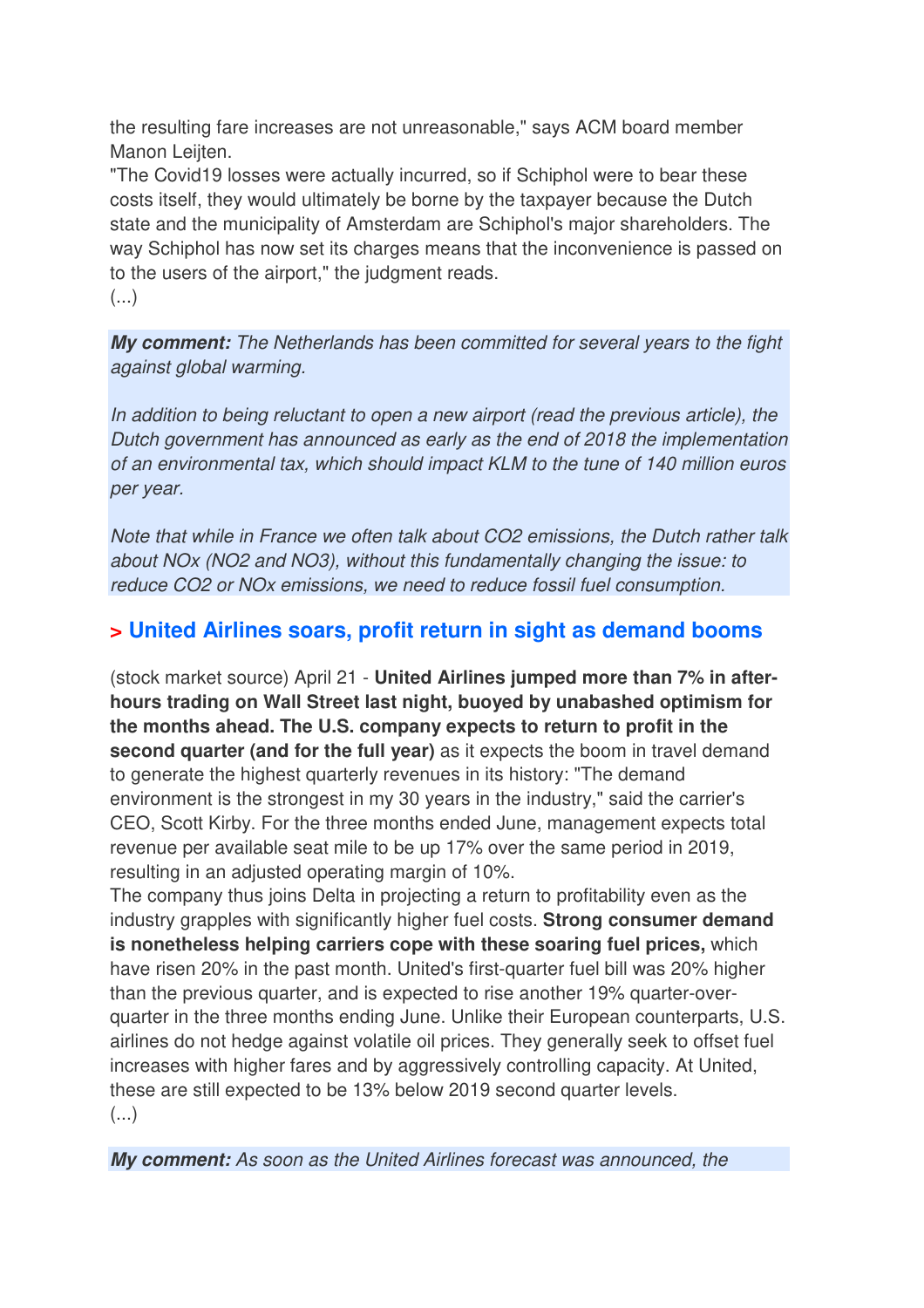shares of the major airlines rose by 5 to 10%, before gradually returning to their previous price.

This craze, even if temporary, highlights the current interest of investors in airlines.

At least for those which, like the Air France-KLM group, have made the effort to restructure to minimize the impact of the health crisis.

## **> British Airways creates a base in Madrid to alleviate the staff crisis**

(source Daily Telegraph, translated with Deepl) April 25 - **British Airways is setting up its first overseas base for short-haul flights to combat the staffing shortage that has caused the worst wave of cancellations in a decade.** 

 Britain's national airline will open a cabin crew base in Madrid as bosses scramble to prevent the recent travel chaos from lasting all summer

Tens of thousands of travelers had their flights canceled over the Easter vacation as British Airways and other airlines grappled with severe staffing shortages.  $(\ldots)$ 

According to flight data provider Cirium, **British Airways has cancelled 1,400 flights since the beginning of April**.

(...)

.

There are now fears that the travel chaos will continue throughout the crucial summer season.

(...)

British Airways has already resorted to offering a £1,000 "welcome bonus" to poach security-cleared cabin crew from its rivals

. **The establishment of a base in Madrid underscores British Airways' critical staffing situation** and marks a significant escalation in the airline's struggle to avoid a summer of misery for its customers. **Cabin crew will be hired locally**.  $(\ldots)$ 

It **appears that the Madrid base is only a short-term measure during the summer** as the airline ramps up operations. The company's short-haul cabin crew has been based in London for more than a decade.

(...)

Sean Doyle, British Airways

' chief executive, has sought to reinvigorate the airline after years of cost-cutting under his predecessor Alex Cruz. Mr. Doyle has tried to draw a line under years of turmoil, marked by falling customer service, repeated computer breakdowns, and labor unrest over "fire and brimstone" tactics.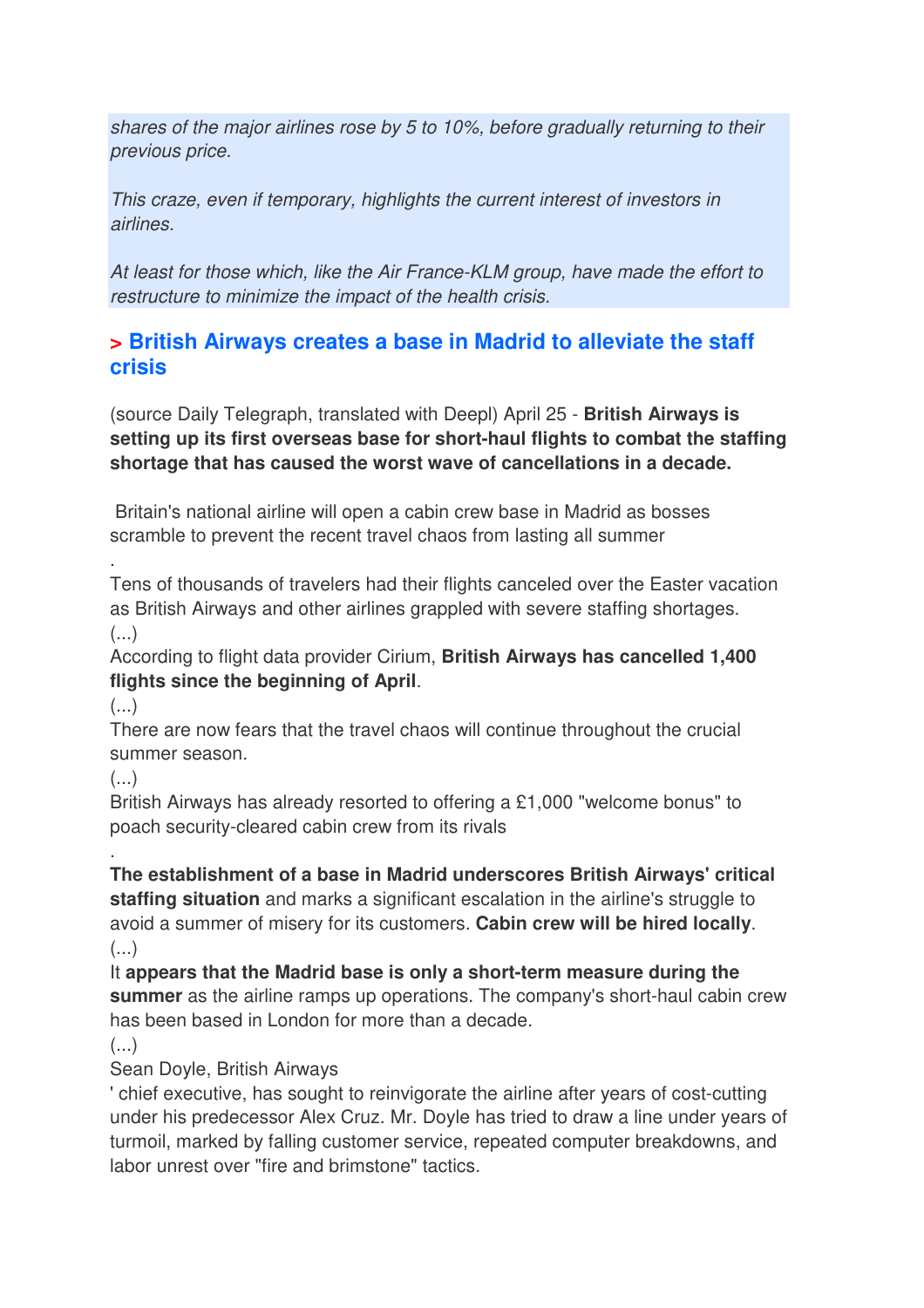#### (...)

**My comment:** The "fire and rehire" consists in firing an employee ("fire") and rehiring him ("rehire") with lower working conditions.

This method is in full expansion across the UK.

However, it is not the only explanation for the shortage of personnel observed in Great Britain, not only at British Airways but also in other sectors such as road transport.

Since January 1, 2021 and the implementation of the Brexit, immigration rules in the United Kingdom have changed for European Union nationals.

The free movement of people is over and the British government has implemented a points-based immigration system that restricts hiring opportunities for companies based in Great Britain. Candidates to immigration must pay more than 1000€ to obtain a visa allowing them to work there.

## **> Privatization of ITA Airways: Lufthansa + MSC in pole position?**

(source Air Journal) April 19 - There are no surprises **in the privatization of the company that has replaced the defunct Alitalia** as Italy's national airline since last October 15: by April 18, 2022, the deadline for expressions of interest, only **three candidates had presented themselves**. The Lufthansa group, allied to the Italian-Swiss cargo and cruise giant MSC, the Air France-KLM group allied to Virgin Atlantic and Delta Airlines (the four forming a transatlantic joint venture, even if Delta should not invest) and to the Certares fund, and the Indigo Partners fund, owner of the low-cost carriers Wizz Air, Frontier Airlines, Volaris and JetSmart.

According to Corriere della Sera, **these three candidates will have access to the "data room" of ITA Airways "in the next few days", with firm offers expressed by the beginning of May**, a memorandum of understanding signed with the winner in mid-June (with possible payment of a deposit of 400 million euros) and a finalization by December. And the daily's sources at the Ministry of the Economy say that **the German group is clearly the favorite**, especially for having put a figure on its offer (between 1.2 and 1.4 billion euros). In particular, Corriere quotes Giovanni Fiori, ex-commissioner in charge of Alitalia, as saying that the German proposal is the best because "MSC would further develop its cargo portfolio, Lufthansa would remain leader in the business segment and would strengthen in the tourism segment to and from our country."

His argument: Germany and Italy "are complementary", the former being a passenger-sending country while the latter is a passenger-receiving country - just like France: "that's why any Air France offer would be optimal neither for ITA nor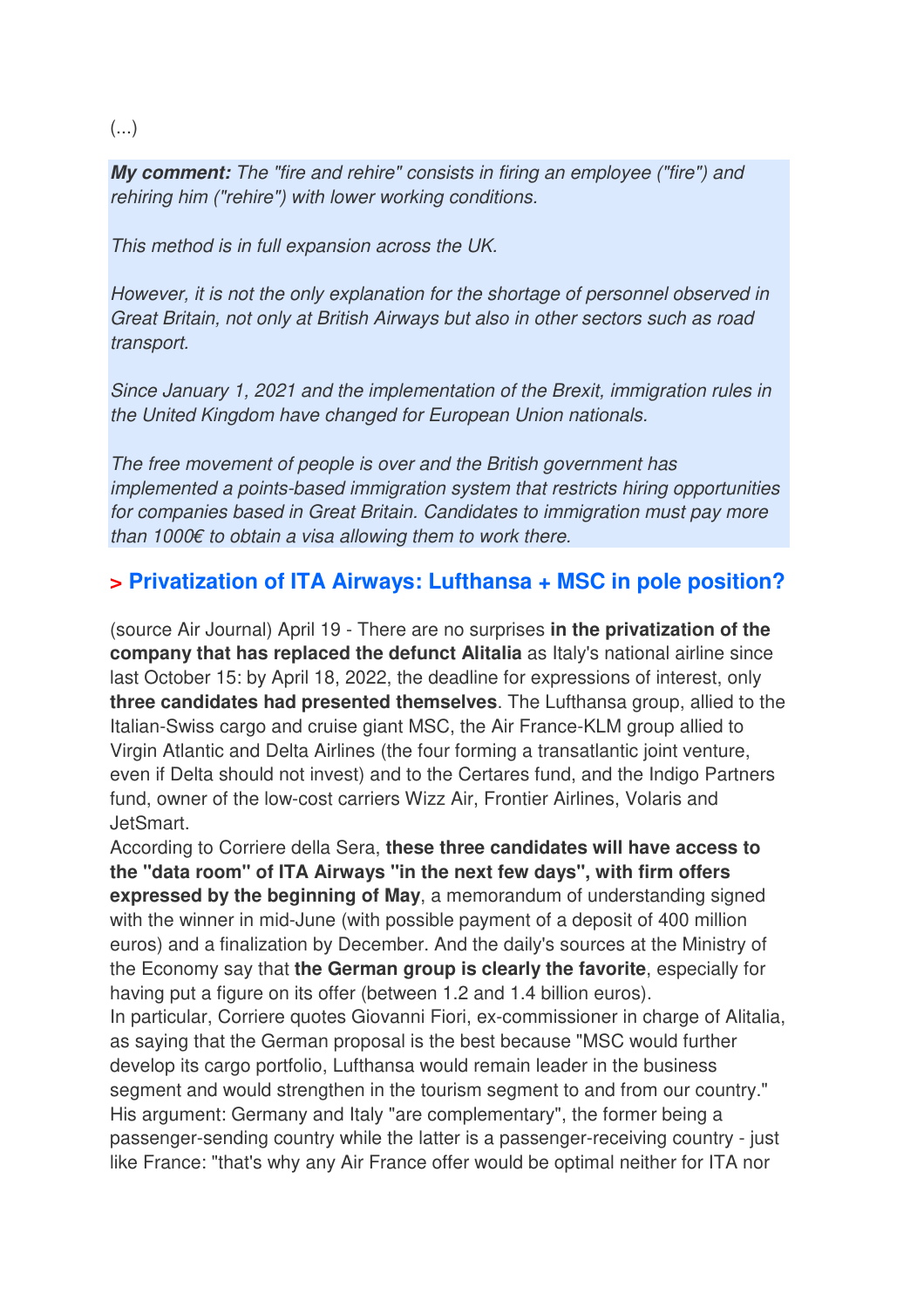for Italy".  $($ ...)

**My comment:** No doubt that the Italian government will use competition to raise the price of ITA Airways.

## **> Transavia, Ryanair, EasyJet, Vueling, Volotea: the low-cost carriers will hit the French market hard this summer**

(source La Tribune) April 22 - **The return to the airplanes will be massive this summer.** The tremors in bookings have given way to a boiling point in the last few weeks with commitments for the entire summer period. And in this turmoil, **lowcost airlines seem to be the best positioned for the end of the crisis that is**  emerging after two years of crisis in air transport. This is particularly the case in the French market, which, after showing resilience, is preparing for strong growth, sometimes beyond 2019 levels. Vueling, Transavia and Volotea have all started to make big moves. Not to mention EasyJet and Ryanair

**For Nicolas Hénin, Transavia's deputy general manager in** charge of sales and marketing, there is no doubt: "**the summer will be very good**". Since last summer, the entire air and rail industry agrees that the desire to travel has returned among passengers and that traffic is taking off again as soon as health constraints ease (...) **with bookings made more and more in advance.**  (...)

**For Transavia, Nicolas Hénin says that he has not raised its fares** and is careful to maintain the balance between supply and demand, **but it seems clear to him that if the current craze continues, prices will continue to rise**. This will give the company the opportunity to maximize its profitability on high demand dates

**This strong demand naturally leads low-cost airlines to continue to increase their capacity**. In the intra-European market, the **current offer is slightly higher than in 2019**. In France, the movement could be even stronger in view of the developments announced by most operators.

Driven by the reorganization of the Air France group, Transavia is changing dimension. Its fleet is expanding at an accelerated pace, going from about 50 aircraft last summer to 61 today.

(...)

.

.

Like Transavia, **Volotea is in a development phase throughout its network and France will be its main growth vector**. With 5.5 million seats offered in 2022, its offer will be twice as large as in 2019. In fact, **France will become its main market, accounting for almost half of its business**.  $(\ldots)$ 

**Vueling** will not be outdone. The Spanish company has recovered 18 "slots" (i.e.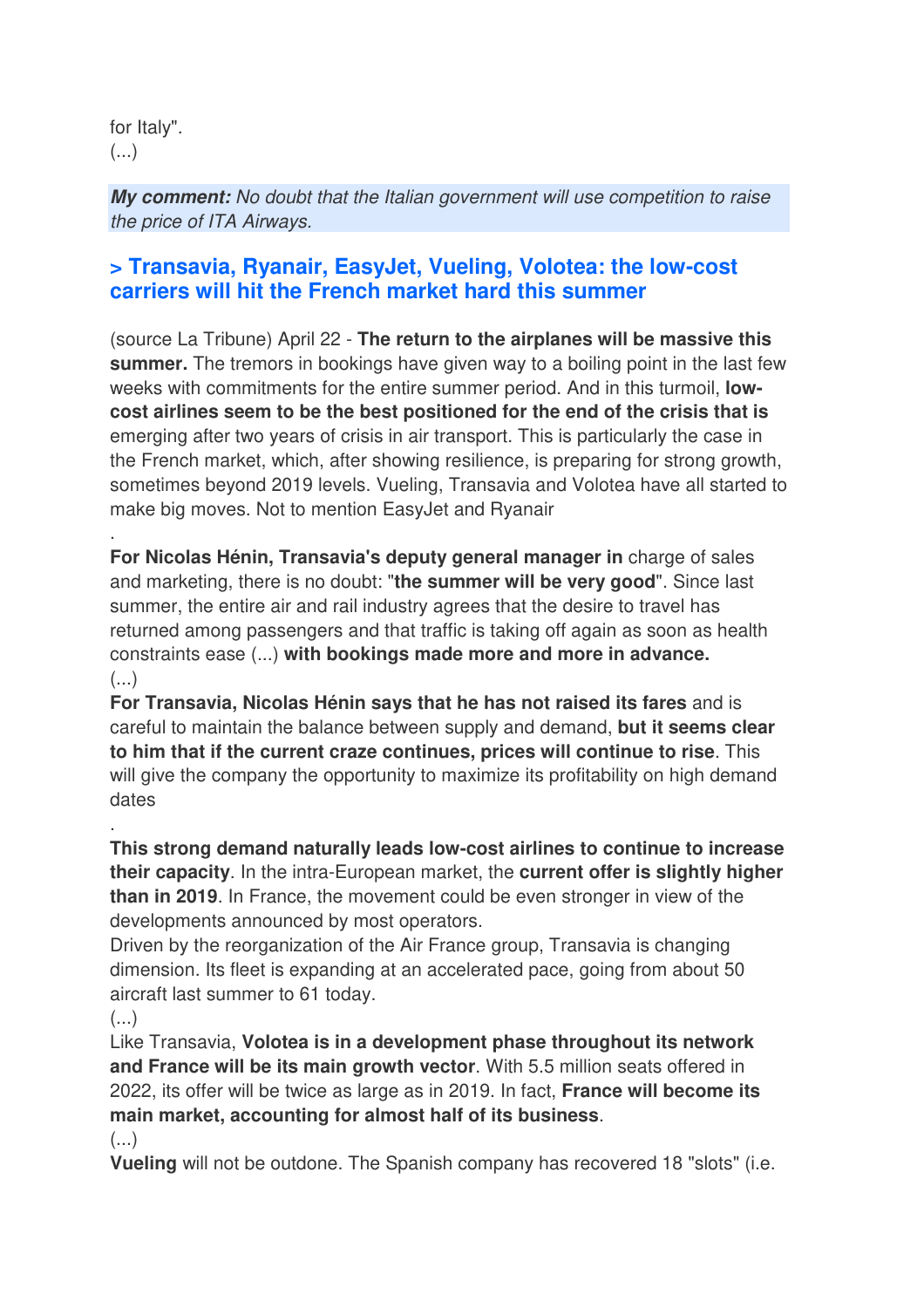9 daily round trips) abandoned **at Orly** by Air France in return for State aid granted by France. It **will** thus **increase from 11 routes in the summer of 2019 to nearly 50 this summer, from 5 aircraft based to 9, and impose itself as the second company of the Parisian platform**, behind the Air France group but ahead of EasyJet. While Vueling's traffic stagnated at around 3 million passengers between 2015 and 2019, it is expected to increase significantly.  $\left( \ldots \right)$ 

For its part, **Ryanair has also multiplied its announcements on France since March**. The Irish low-cost carrier is boasting record schedules for Bordeaux, Toulouse and Marseille, with an additional aircraft based there, exceeding 2019 levels. In the city of Marseille, the low-cost carrier now has five based aircraft (including two 737 MAX) and adds 87 weekly flights to reach a total of 240. In Toulouse, it is increasing from 40 to 80 flights per week. **EasyJet is not the most spectacular player in** 

this game. With its domestic network in France, which has acted as a buffer, as Bertrand Godinot, General Manager for France and the Netherlands, mentioned a few weeks ago, the orange company does not intend to offer all-out growth.

**However, it is benefiting from the complete reopening of the British market.** And the potential is great, given the pre-crisis figures: with 12 million visitors each year, the British are the leading international tourists in France. For EasyJet, this represented no less than 5 million passengers. While the ski resorts have already benefited from the return of the British, this summer it should be much more massive.

#### $\left( \ldots \right)$

Easyjet can hope to regain its 2019 level or almost this summer.

Faced with this avalanche of offers, the difference between the various companies could well be in the network. Overall, **most airlines will continue to focus on their strong markets, primarily the Mediterranean basin.** 

 Despite some original openings, Transavia and EasyJet will follow this pattern. (...) Another similarity between Transavia and EasyJet is that both airlines will continue to strengthen their domestic French network, which provides them with a certain stability, even if growth opportunities are limited.  $\left( \ldots \right)$ 

Transavia should still distinguish itself by finally launching on Algeria thanks to the slots recovered following the bankruptcy of Aigle Azur in 2019. (...) Algeria should thus constitute a real growth relay

#### **The movement will be relatively similar at Ryanair and Volotea**, if not a

stronger presence of Italy.

 $(...)$  In

.

contrast to this general trend, **Vueling is moving towards a splitting of its network**. To win the slots at Orly, it has proposed to the European Commission, which is in charge of allocation, the opening of a large number of new destinations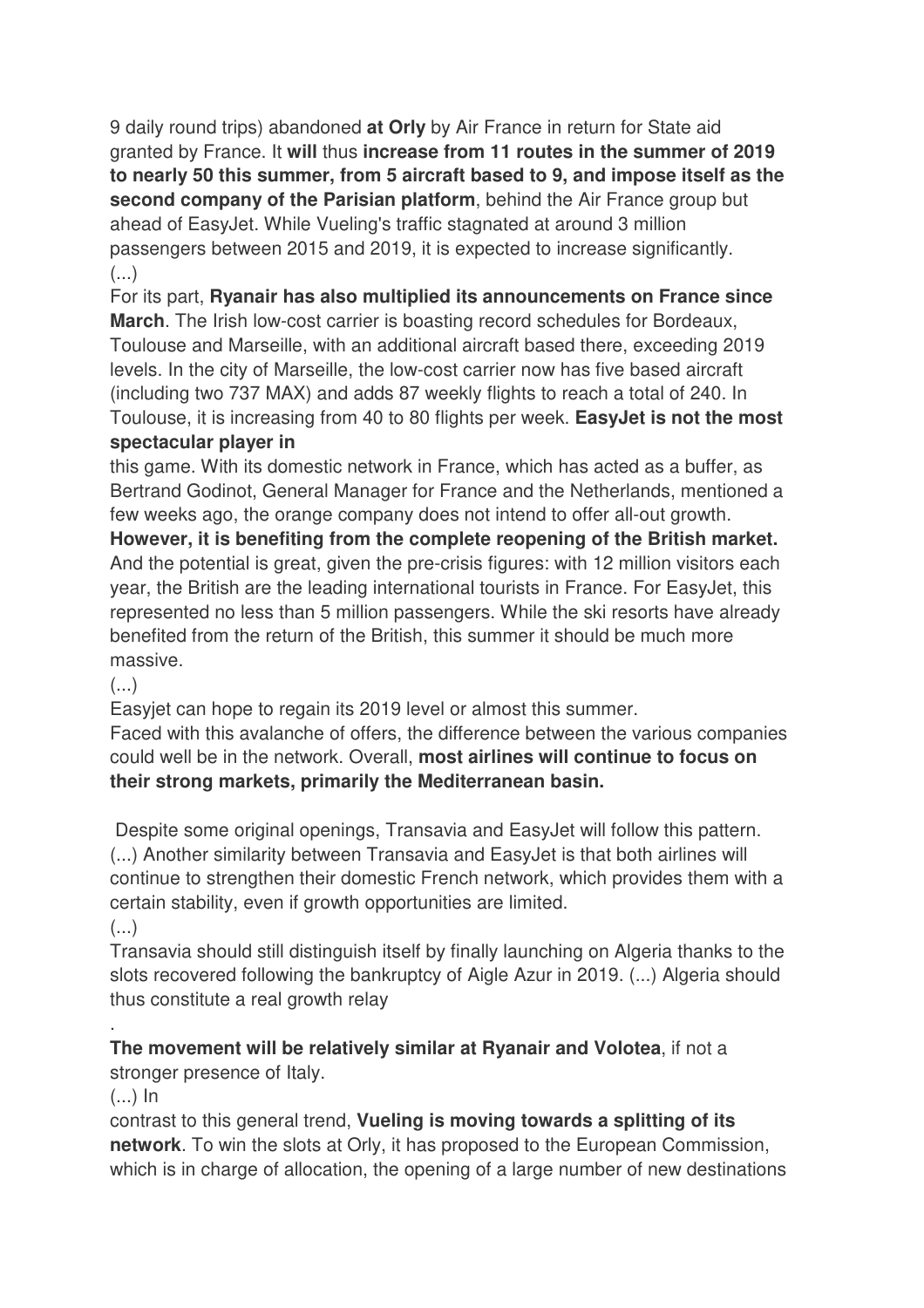throughout Europe. Where its competitors are strengthening their position with frequencies, the IAG subsidiary is opening routes to the United Kingdom and Germany, but also to Denmark, Norway and Sweden.

 $(\ldots)$ 

If the summer picture already looks good, **one analyst nevertheless warns on one point**. Taking the recent flight cancellations as an example, **he notes that airlines may be tempted in the coming weeks to reduce their flight schedules due to pressure on available human resources**. The aim is to gain operational flexibility and avoid flight cancellations in the middle of summer. Even if this caution is warranted, traffic could still exceed 90% or even approach the 2019 level. This is particularly true in the French market, where teams have been better protected than in other countries thanks to measures such as longterm partial activity and collective performance agreements.

**My comment:** Low cost airlines have drastically reduced their staffing levels to survive the health crisis.

It will be difficult, if not impossible, for them to operate as many flights next summer as in 2019 without the same level of staff.

The challenge for these airlines will be to recruit qualified staff in the emergency.

## **> Boeing's 777X launch could be delayed until 2025**

(Reuters source) April 22 - **Boeing is bracing for another delay to the 777X program that would push back the first deliveries of the new model by at least a year to early 2025**, a source close to the matter told Reuters on Friday. Aviation industry publication Air Current reported earlier that Boeing could push the certification target for the stretched version of the 777 to the fourth quarter of 2024, from the current end of 2023, with first deliveries expected in 2025. The U.S. company said in a statement Friday that it remains "focused on working transparently with regulators and (its) customers."

According to a source, **the U.S. Federal Aviation Administration (FAA) had warned the aerospace and defense giant in March that the certification schedules for the 777X and 737 MAX 10 were "outdated and no longer reflect program activities.**"

**My comment: The** U.S. Federal Aviation Administration (FAA) is becoming increasingly demanding in its oversight of Boeing as a result of the criticism it has received.

## **> Air France-KLM to leave its historic headquarters at Les Invalides**

(source Les Echos) April 20 - **The time to pack up is approaching for** the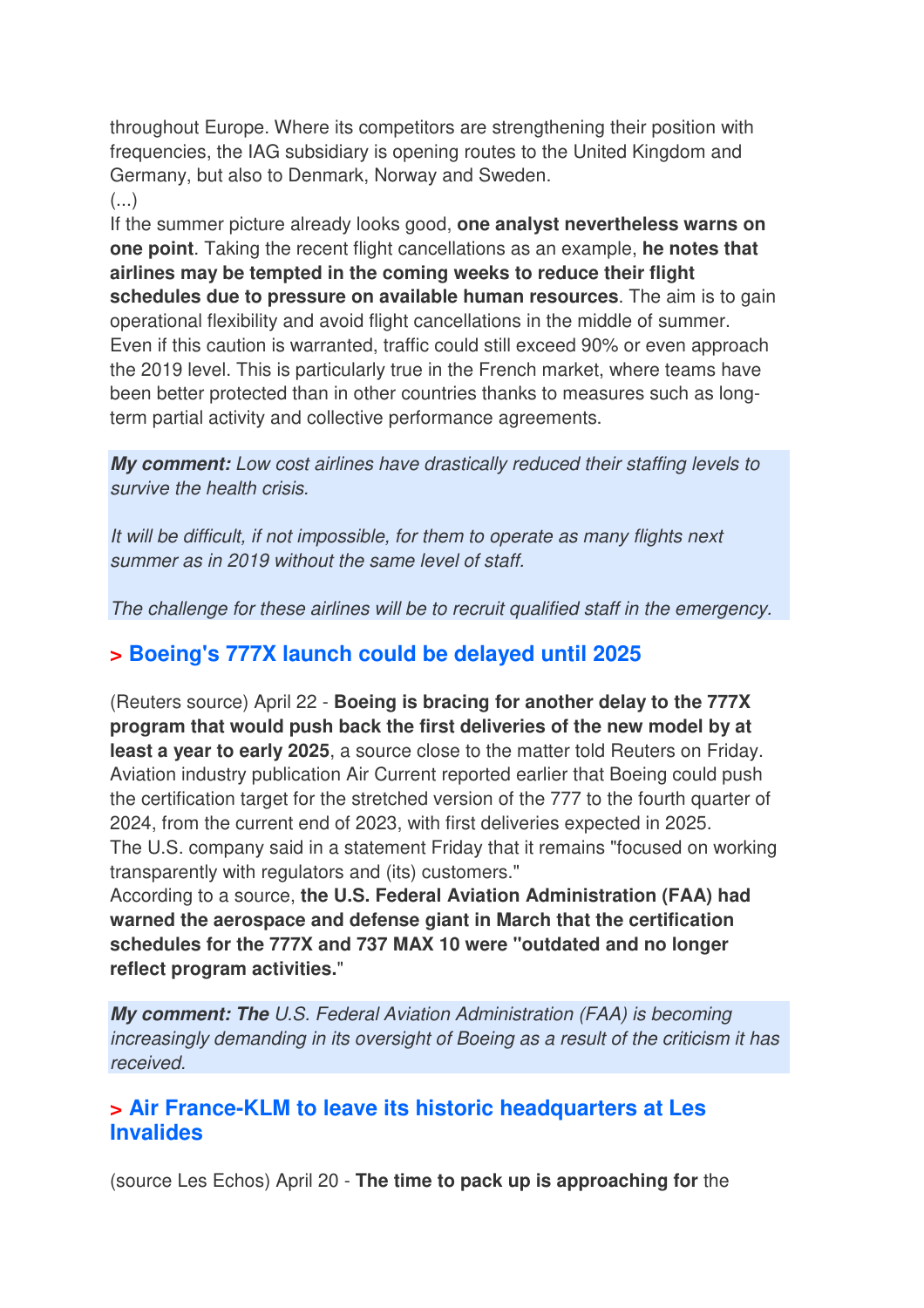twenty or so **Air France-KLM** employees who have until now been lucky enough to work at the historic Air France headquarters on the esplanade des Invalides.

**The next Air France-KLM General Meeting, on 24 May, is expected to vote on a resolution - No. 18 - to transfer the head office from 2, rue Robert Esnault-Pelterie to 7, rue du Cirque, in the 8th arrondissement of Paris, as of 1 July**. This move has been planned for a long time. The decision to leave the Invalides premises had been announced in 2018, following the decision of the City of Paris, owner of the premises, to repossess it to turn it into an exhibition center dedicated to French arts and crafts, planned for 2027. **Nevertheless, this move will close an entire chapter in the history of Air France**. The French company has been the main tenant of the former Invalides station since its nationalization in 1946, even though most of the group's central services have been grouped together at the Roissy-CDG headquarters since 1996.

Until the 1960s, Air France passengers could check in at the Invalides terminal before flying from Le Bourget and Orly. For a long time, the building also housed the vaccination center. And until the Covid crisis and the closure of the last Air France agencies in town, it was still possible to buy a ticket there.

None of this will be possible **at the new headquarters at 7 rue du Cirque, which should accommodate around 60 people, including the Chairman of the Board of Directors, Anne-Marie Couderc, the Chief Executive Officer, Benjamin Smith, as well as representatives of the group's main departments**: general secretariat, strategy, transformation, finance, human resources and communication. The Air France-KLM group will thus be truly managed from the Rue du Cirque.

In addition to its proximity to the Elysée Palace, rue du Cirque has already played a key role in the history of the French aviation industry. René Fonck, the "ace of aces" of French aviators in the First World War, who was credited with 75 victories,

lived on the 3rd floor of this street.



**My comment:** This is a chapter in the history of Air France and Air France-KLM that will close on July 1st 2022.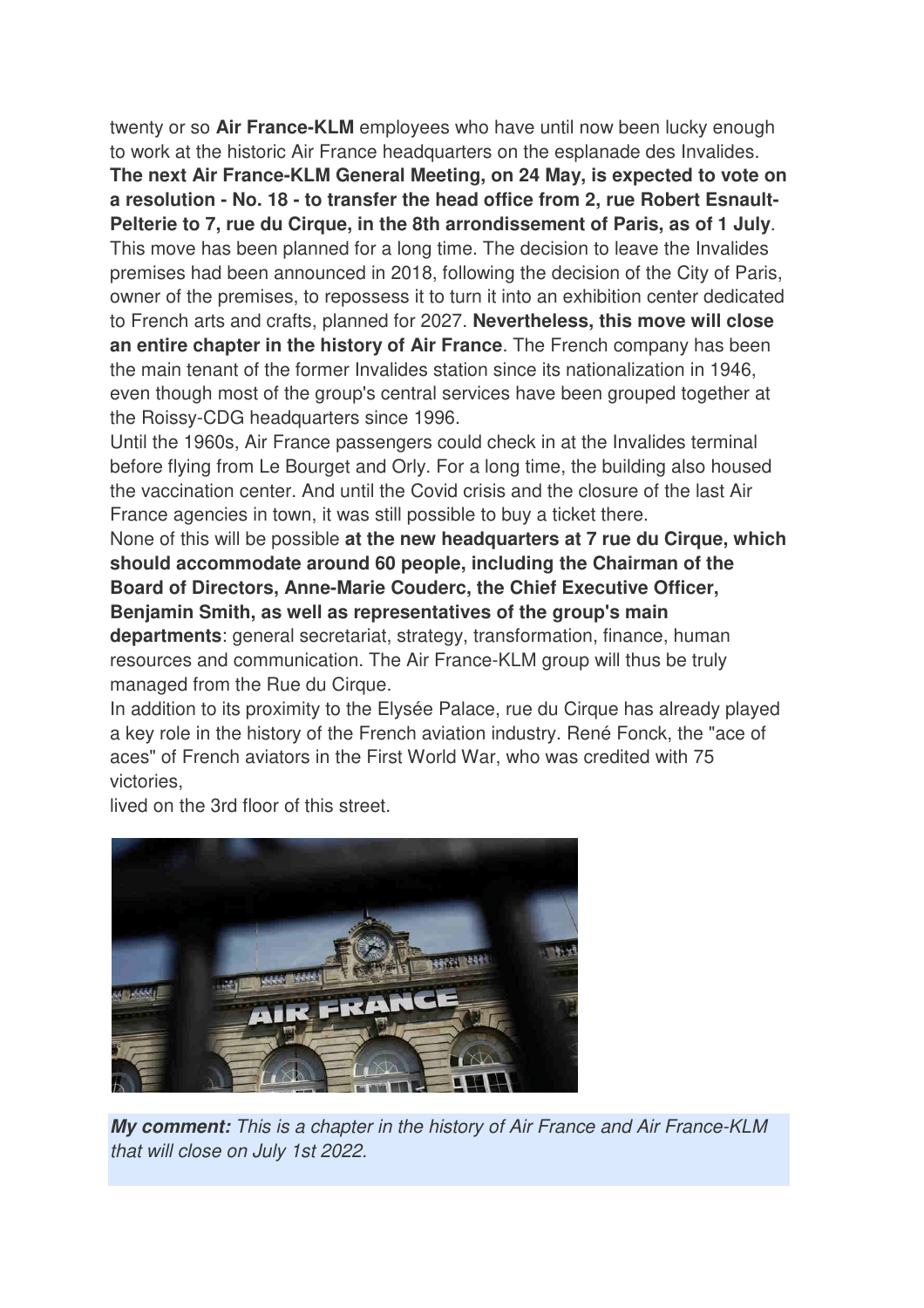As indicated in the article, passengers were able to buy tickets, check in their luggage or get vaccinated there.

I found this article from Les Echos published on August 11, 2005: "The Air France international vaccination center in Paris, located on the esplanade des Invalides, is moving to 148, rue de l'Université as of Saturday. Last year it provided 85,000 vaccinations, including 33,000 against yellow fever, 15,000 against typhoid and 13,000 against hepatitis A."

Since June 12, 2001, the building has also been home to the "Air France Museum" Association, which works in collaboration with Air France's historical and cultural heritage department to preserve, develop and showcase the Company's heritage.

As indicated on its website, the move of the Air France Museum" will take place on 15 June 2022. It will involve the temporary closure of the documentation center and the Museum's physical store, which will become an online store only. The operating procedures of the documentation center, after the move to CDG, will be defined later. In the meantime, e-mail inquiries will still be handled.

## **End of the press review**

#### **> Advice for employees and former employees who are shareholders**

You will find on my navigaction site the modalities of access to the managers' sites.

To avoid forgetting to change your contact information each time you change your postal address, **I advise you to enter a personal e-mail address**. It will be used for all correspondence with the management organizations.

Keep all the documents related to your Air France-KLM shares in one place: all the letters you receive from the different managers, Natixis, Société Générale, your personal financial institution if you bought your shares through it.

## **> My comments on the Air France-KLM share price trend**

**Air France-KLM shares** closed at **4.055 euros** on Monday 25 April. **It is down this week by -1.31%.** 

**It had fallen to €3.295 in early March.**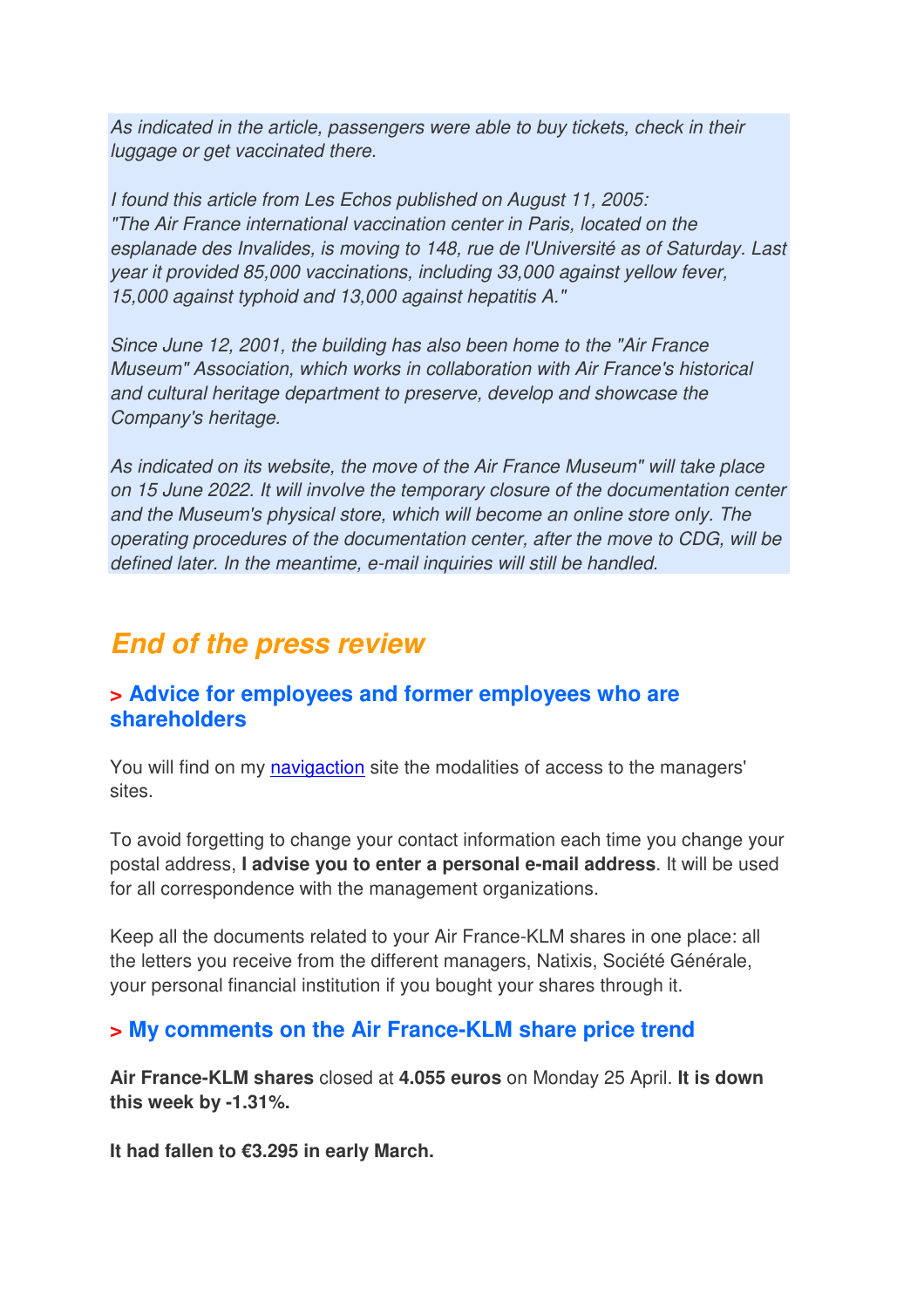Before the coronavirus epidemic, Air France-KLM shares were at €9.93.



Comparative evolution of the Air France-KLM share price vs. IAG and LH over one year.

**Since March 2021, Air France-KLM's share price has evolved in much the same way as that of its two main European competitors,** the Lufthansa and IAG groups.

However, there has been a divergence since the beginning of the year. Lufthansa's share price is performing better than Air France-KLM's, probably because the recapitalization of Air France-KLM is taking so long.

IAG's share price is down sharply. The high level of debt of the Anglo-Spanish group is highlighted by analysts.

**The analysts' average (consensus) for AF-KLM shares is 3.24 euros**. The highest price target is 5.50 euros, the lowest 1.30 euros. You can find the details of the analyst consensus on my blog. I do not take into account the opinions of analysts prior to the beginning of the health crisis.

**The barrel of Brent crude oil** (North Sea) **is down sharply this week from -\$10 to \$101**.

**It is back to its price of mid-February, at the outbreak of the war in Ukraine.**

At the beginning of March, Brent had reached \$132, close to its record of \$150 (in 2008).

At the end of October 2020, it was at a low of \$37.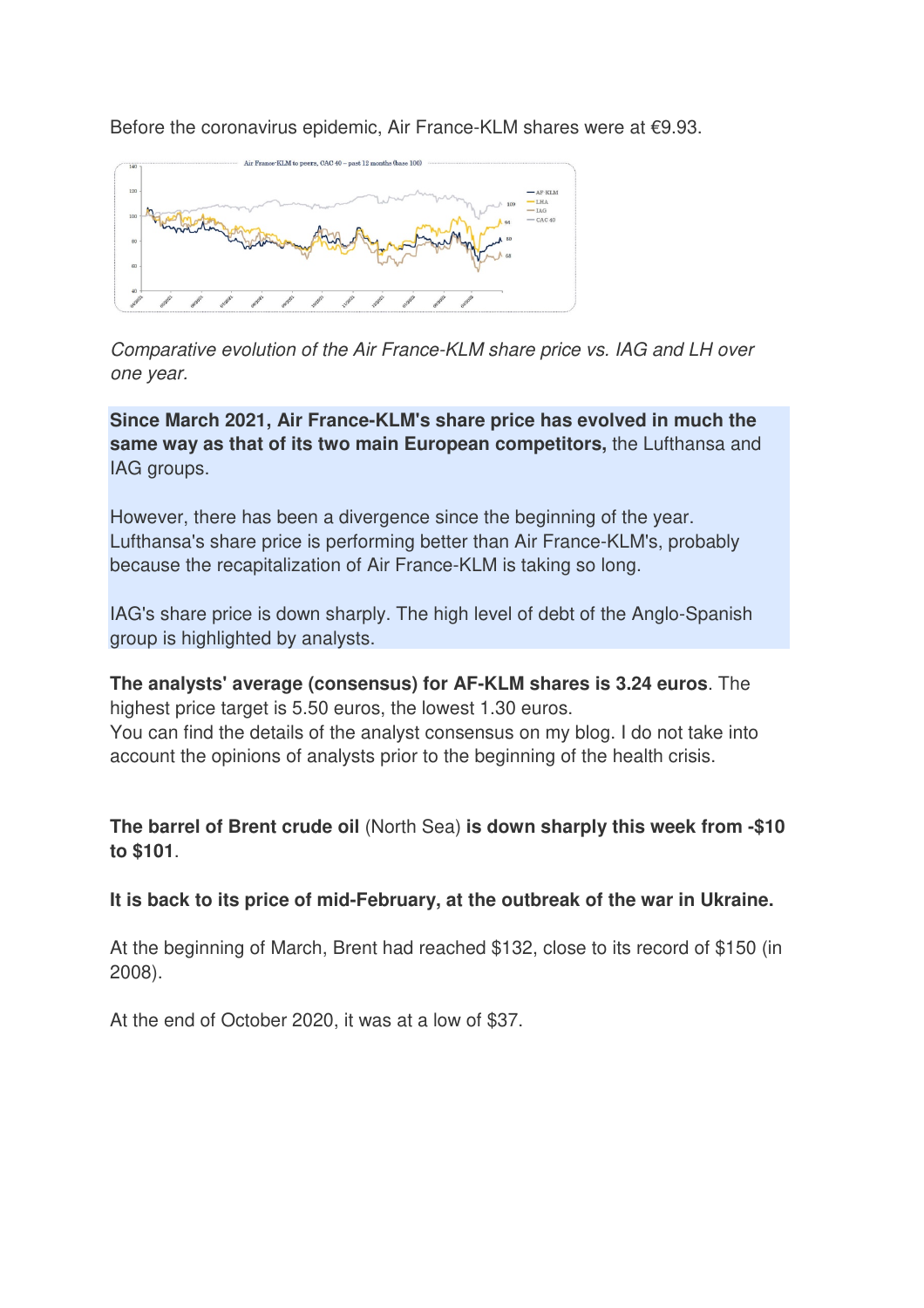

Evolution of oil prices over ten years. The sharp drop corresponds to the beginning of the Covid-19 epidemic.

#### **This information does not constitute an invitation to sell or a solicitation to buy Air France-KLM shares.**

You can react to this press review or send me any information or thoughts that will help me better carry out my duties as a director of the Air France-KLM group.

## **You can ask me, by return, any question relating to the Air France-KLM group or to employee share ownership...**

See you soon.

To find the last press reviews of Monday, it is here

#### **If you like this press review, please pass it on.**

New readers will be able to receive it by giving me the email address of their choice.

# **| François Robardet**

**Director of Air France-KLM representing the employees and former employees shareholders of PNC and PS. You can find me on my twitter account @FrRobardet** 

When I was elected, I received the support of the CFDT and the UNPNCChis press review deals with subjects related to the Air France-KLM shareholding. If you no longer wish to receive this press review, [unsubscribe] . If you prefer to receive the press review at another address, please let me know. To contact me: message for François Robardet.